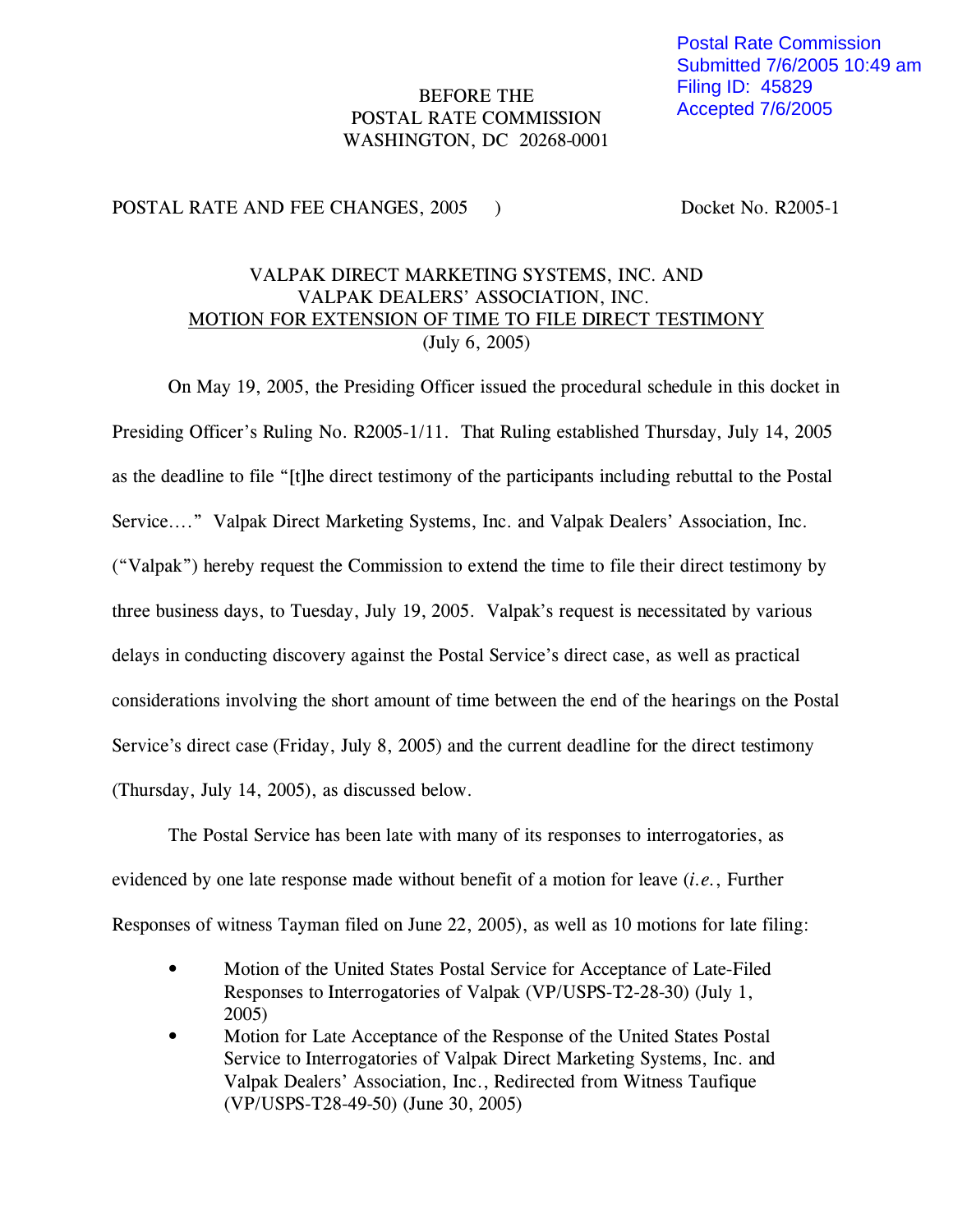- Motion of the United States Postal Service for Late Acceptance of Response of Postal Service Witness Lewis to Interrogatory of Valpak (VP/USPS-T30-21) (June 17, 2005)
- Motion of the United States Postal Service for Acceptance of Late-Filed Response to Interrogatories of Valpak [VP/USPS-T28-46(b-f)] (June 15, 2005)
- Motion of the United States Postal Service for Late Acceptance of Responses of Postal Service Witness Lewis to Interrogatories of Valpak (VP/USPS-T30-22-23) (June 13, 2005)
- Motion of the United States Postal Service for Late Acceptance of the Responses of Witness Kelley to Valpak Interrogatories (VP/USPS-T16-12, 14, 19-29) (June 9, 2005)
- Motion of the United States Postal Service for Late Acceptance of Its Responses to Valpak Interrogatories (VP/USPS-1-6) (June 9, 2005)
- Motion of the United States Postal Service for Late Acceptance of Response to Valpak Interrogatory (VP/USPS-T4-1) (May 18, 2005)
- Motion of the United States Postal Service for Late Acceptance of Interrogatory of Valpak Direct Marketing Systems, Inc. and Valpak Dealers' Association, Inc., Redirected from Witness Lewis (VP/USPS-T30-18) (May 9, 2005)
- Motion of the Postal Service for Late Acceptance of Responses to Interrogatories of Valpak (VP/USPS-T30-1-17, 19-20) (May 9, 2005)

Additionally, many errata to key testimony, library references, and interrogatory

responses important to Valpak's interests have been filed at various times, causing further

work and delay in understanding the Postal Service's case-in-chief.

Further, hearings on the Postal Service's direct case will conclude on Friday, July 8,

2005. The very earliest that a transcript of the final hearing on July 8, 2005 may be available

is Monday, July 11, 2005, and we are advised that a transcript may not be available on the

next business day. Once the transcript of the final hearing is made available in Washington,

D.C., it simply cannot be in the hands of Valpak's expert witness in New York City until

either Tuesday (July 12, 2005), or Wednesday (July 13, 2005). Thus, with direct testimony

due on Thursday (July 14, 2005), there is simply not enough time between receipt of the